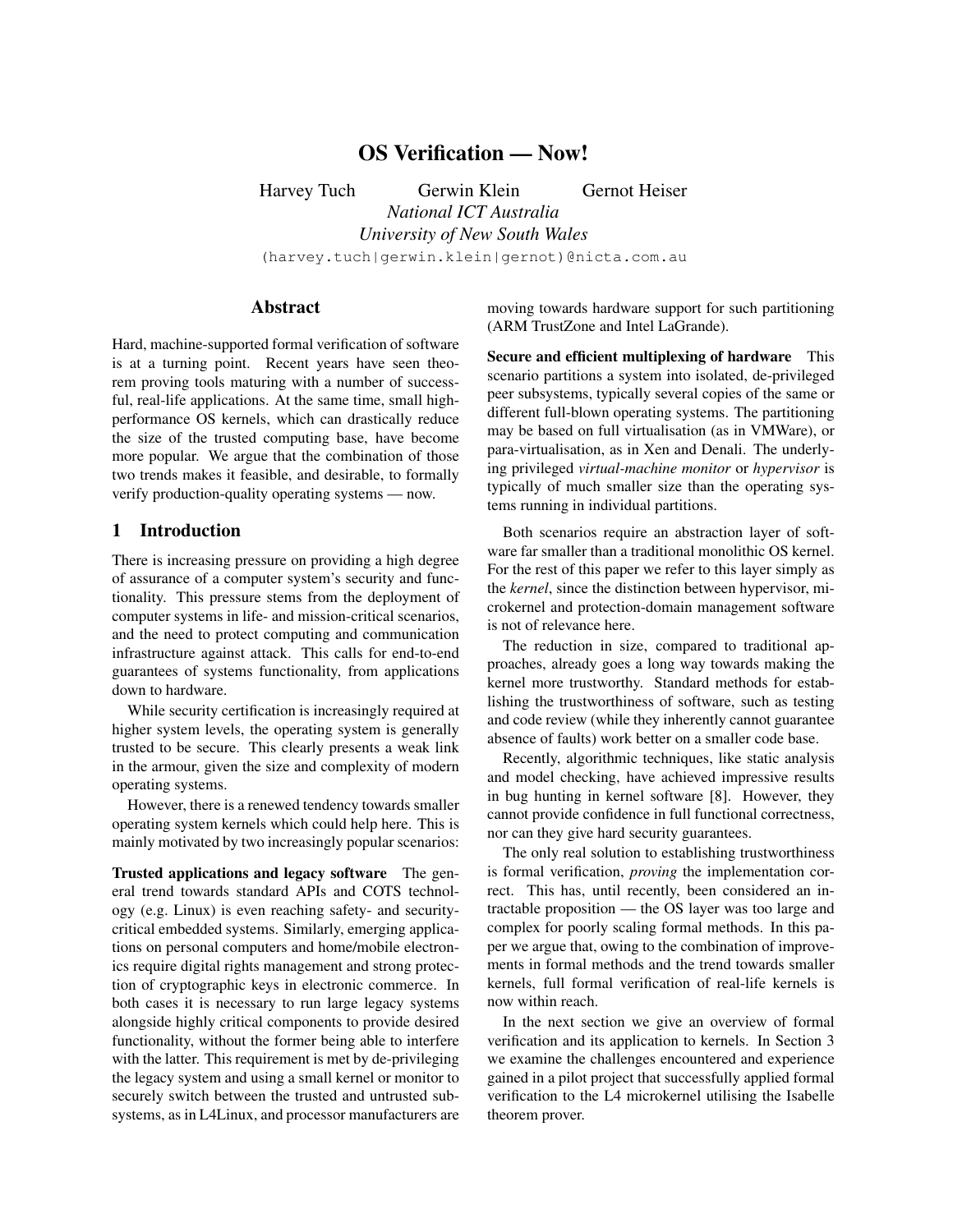### 2 Formal verification

Formal verification is about producing strict mathematical proofs of the correctness of a system. But what does this mean? From the formal-methods point of view, it means that a formal *model* of the *system* behaves in a manner that is consistent with a formal *specification* of the *requirements*. This leaves a significant semantic gap between the formal verification and the user's view of correctness [6]. The user (e.g. application programmer) views the system as "correct" if the behaviour of its object code on the target hardware is consistent with the user's interpretation of the (usually informally specified) API. Bridging this semantic gap is called *formalisation*. This is shown schematically in Fig. 1.



Figure 1: Formal verification process

Verification technology At present there are two main verification techniques in use: model checking and theorem proving. *Model checking* works on a model of the system that is typically reduced to what is relevant to the specific properties of interest. The model checker then exhaustively explores the model's reachable state space to determine whether the properties hold. This approach is only feasible for systems with a moderately-sized state space, which implies dramatic simplification. As a consequence, model checking is unsuitable for establishing a kernel's full compliance with its API. Instead it is typically used to establish very specific safety or liveness properties. Furthermore, the formalisation step from system to model is quite large, commonly done manually and therefore error prone. Hence, model checking usually does not give guarantees about the actual system. Model checking has been applied to the OS layer [17] and has shown utility here as a means of bug discovery in code involving concurrency. However, claims of implementation verification are disputable due to the manual abstraction step. Tools like SLAM [2] can operate directly on the kernel source code and automatically find safe approximations of system behaviour. However, they can only verify relatively simple properties, such as the correct sequencing of operations on a mutex — necessary but not sufficient for correct system behaviour.

The *theorem proving* approach involves describing the intended properties of the system and its model in a formal logic, and then deriving a mathematical proof showing that the model satisfies these properties. The size of the state space is not a problem, as mathematical proofs can deal with large or even infinite state spaces. This makes theorem proving applicable to more complex models and full functional correctness.

Contrary to model checking, theorem proving is usually not an automatic procedure, but requires human interaction. While modern theorem provers remove some of the tedium from the proof process by providing rewriting, decision procedures, automated search tactics, etc, it is ultimately the user who guides the proof, provides the structure, or comes up with a suitably strong induction statement. While this is often seen as a drawback of theorem proving, we consider it its greatest strength: It ensures that verification does not only tell you *that* a system is correct, but also *why* it is correct. Proofs are developed interactively with this technique but can be checked automatically for validity once derived, making the size and complexity of the proof irrelevant to soundness.

Verifying kernels What do the models and specifications look like in kernel verification?

Clearly a kernel needs to implement its API, so the specification is typically a formalisation of this API. This is created by a manual process with a potential for misstatement, as APIs tend to be specified informally or at best semi-formally using natural languages, and are typically incomplete and sometimes inconsistent. It is then desirable to utilise a formalism such that the correspondence between the informal and formal specification is relatively easy to see even for OS developers who are no experts in formal methods.

The kernel model is ideally the kernel executing on the hardware. In reality it is preferable to take advantage of the abstraction provided by the programming language in which the kernel is implemented, so the model becomes the kernel's source-level implementation. This introduces a reliance on the correctness of the compiler and linker (in addition to the hardware, boot-loader and firmware).

Some criticisms are commonly voiced when considering OS verification. *Is there any point if we have to rely on compiler and hardware correctness?* With sourcelevel verification, compiler and hardware correctness have become orthogonal issues — when we have the required formal semantics for the language and hardware, verification of these system components can be attempted independently to that of the OS. Both hardware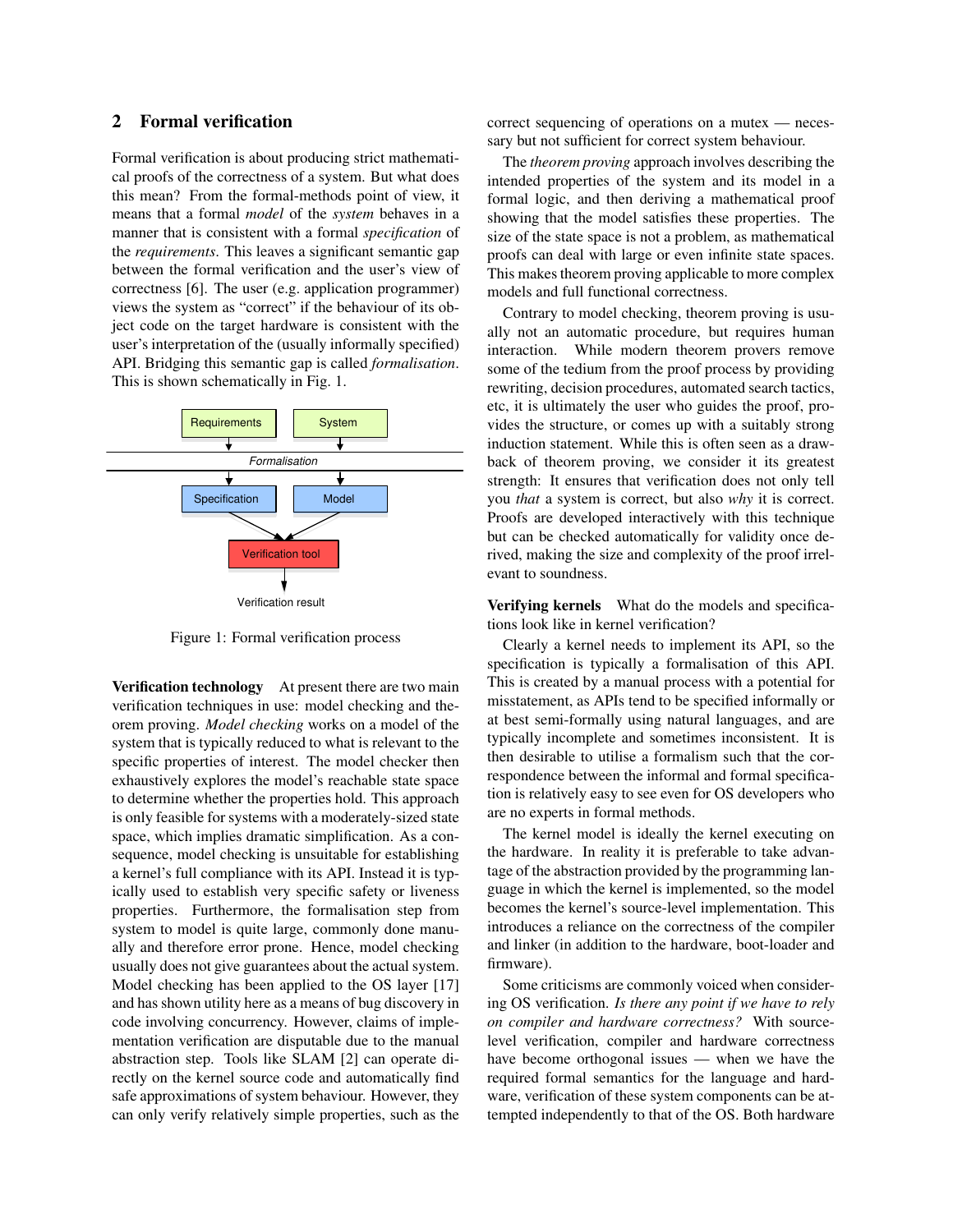and compiler verification are currently active areas of research. It should be noted that the gap between formal model and implementation will always exist, even in the presence of a verified processor, since real hardware is a physical realisation of some model and its correct operation is beyond the scope of formal verification [6] — one cannot prove the absence of manufacturing defects for example. The aim of OS verification is to significantly reduce the larger gap between user requirements and implementation and hence gain increased confidence in system correctness. *Even if the kernel is verified, what has been gained when user-level applications such as file-systems are not?* In the first scenario described in the introduction, the question is really that of what do we need to verify to be able to claim the *trusted* applications are correct. The kernel provides the basic abstraction over the underlying hardware necessary to enforce the boundary between trusted and untrusted applications and allows the behaviour of untrusted applications to be abstracted away or ignored when verifying the trusted code. Trusted applications may also have some redeeming characteristics when it comes to verification — they should be relatively small in a well-designed TCB and may take advantage of higher-level languages. For a hypervisor no additional work remains after OS verification — if the correct resource management and isolation is provided at the OS level then there is no possibility of faulty or malicious code executing in one partition from influencing or knowing about another.

Proof-based OS verification has been tried in the past [13, 20]. The rudimentary tools available at the time meant that the proofs had to end at the design level; full implementation verification was not feasible. The verification of Kit [4] down to object code demonstrated the feasibility of this approach to kernel verification, although on a system that is far simpler than any real-life OS kernel in use in secure systems today. There is little published work from the past 10–15 years on this topic, and we believe it is time to reconsider this approach.

#### 3 Challenges and Experiences

Since the early attempts at kernel verification there have been dramatic improvements in the power of available theorem proving tools. Proof assistants like ACL2, Coq, PVS, HOL and Isabelle have been used in a number of successful verifications, ranging from mathematics and logics to microprocessors [5], compilers [3], and full programming platforms like JavaCard [18].

This has led to a significant reduction in the cost of formal verification, and a lowering of the feasibility threshold. At the same time the potential benefits have increased, given e.g. the increased deployment of embedded systems in life- or mission-critical situations, and the huge stakes created by the need to protect IP rights valued in the billions.

Consequently, we feel that the time is right to tackle, once again, the formal verification of OS kernels. We therefore decided about a year ago to attempt a verification of a real kernel. We are among several current efforts with this goal, notably VFiasco [9], VeriSoft [19] and Coyotos [15]. We target the L4 microkernel in our work as it is one of the smallest and best performing general-purpose kernels around, is deployed industrially and its design and implementation is well understood in our lab.

As this is clearly a high-risk project, we first embarked on a pilot project in the form of a constructive feasibility study. Its aim was three-fold: (i) to formalise the L4 API, (ii) to gain experience by going though a full verification cycle of a (small) portion of actual kernel code, and (iii) to develop a project plan for a verification of the full kernel. An informal aim was to explore and bridge the culture gap between kernel hackers and theorists, groups which have been known to eye each other with significant suspicion.

*The formalisation of the API* was performed using the B Method [1], as there existed a significant amount of experience with this approach among our student population. While L4 has an unusually detailed and very mature (informal) specification of its API [12], it came as no surprise to us to find that it was incomplete and ambiguous in many places, and inconsistent in a few. Furthermore it was sometimes necessary to extract the intended and expected kernel behaviour from the designers themselves and, occasionally, the source code.

In spite of those challenges, this part of the project turned out not overly difficult, and was done by a finalyear undergraduate student. The result was a formal API specification that is mostly complete, describing the architecture-independent system calls in the IPC and threads subsystem of L4. Non-determinism was used in places where the current API was not clear on specific behaviour, and optimisations present at the API level that contributed significant complexity yet only provided disputable performance gains were omitted. The remaining subsystem (virtual memory) was formalised separately in the verification part of the project described below. The B specification consists of about 2000 lines of code.

*The full verification* was performed on the most complex subsystem, the one dealing with mapping of pages between address spaces and the revocation of such mappings, corresponding to approximately 5% of the kernel source code. We formalised a significant part of this API section and derived a verified implementation based on the existing implementation but with a subset of its functionality. Its implementation consists of the page tables, the *mapping database* (used to keep track of mappings for revocation purposes), and the code for lookup and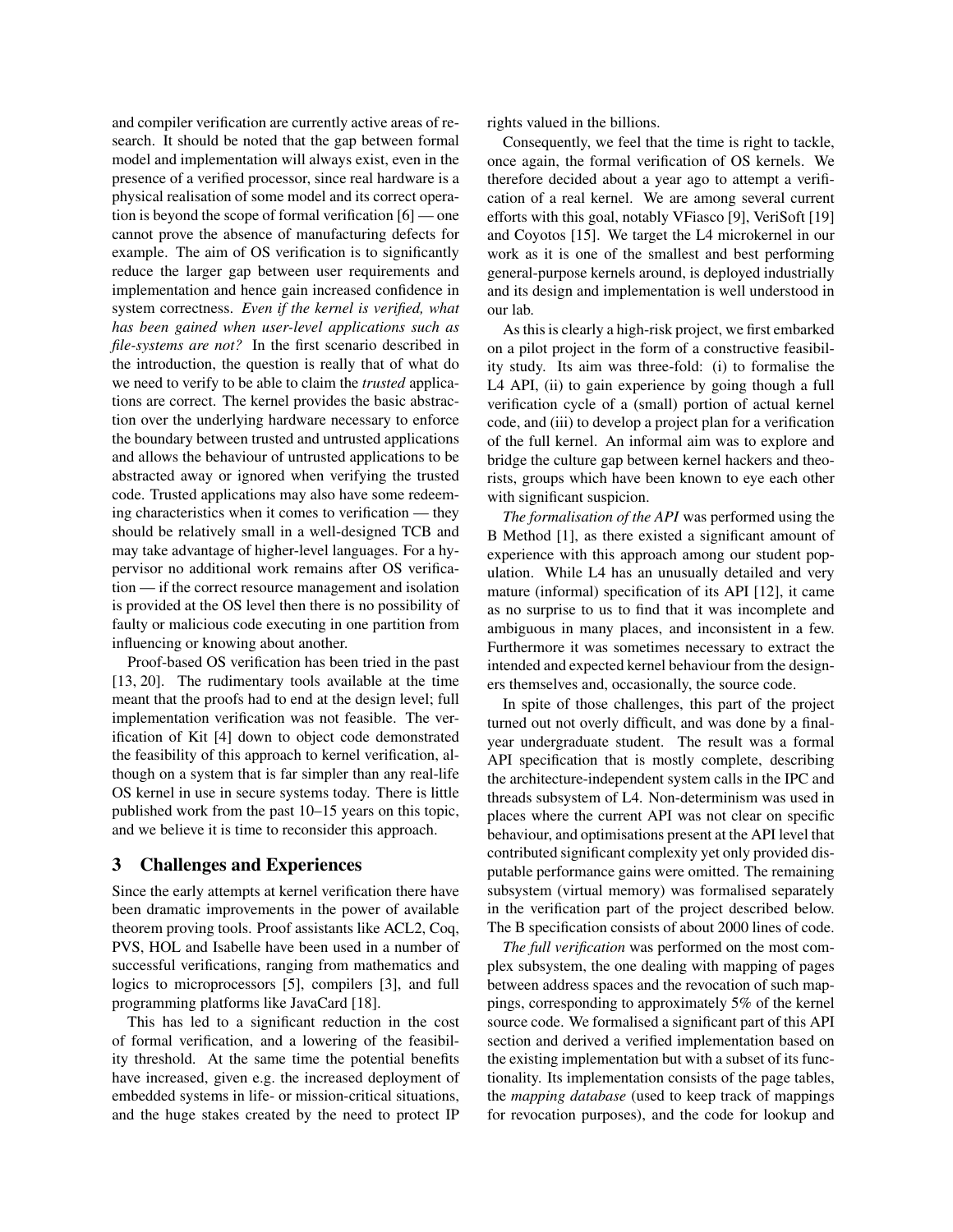manipulation of those data structures.

Since our view of the system is that of execution on an abstract machine corresponding to the implementation language, the lowest-level model must rely on the formal semantics of the source code language and hardware. The L4 kernel is written in a mixture of a (mostly-C-like) subset of C++ with some assembler code. While the complete formal semantics of systems languages is an active area of research [9, 14], a complete semantics is not required. For our purpose it sufficed to have a semantics for the language subset actually used in the verified code. The code derived during this work was based on the data structures and algorithms in the existing implementation, but we had the freedom to make changes to remain in a safe subset of C++. Such changes are acceptable as long as they have no significant performance impact.

Semantics for the assembler code could be derived from the hardware model. This was not tackled in our pilot project, as the slice was implemented without resorting to assembler (our work is based on ARM processors, which feature hardware-loaded TLBs). We did, however, formalise some aspects of the hardware, such as the format of page table entries. In principle, processor manufacturers could provide their descriptions of the ISA level in a HDL to facilitate this, in practise this rarely happens. Instead one typically uses ISA reference manuals as a basis for formalisation. Hardware models of commercial microprocessors such as x86 and ARM [7] are available. While these are presently somewhat incomplete for kernel verification purposes, they should be extendable without major problems.

We use higher-order logic (HOL) as our language for system modelling, specification and refinement, specifically the instantiation of HOL in the theorem prover Isabelle. HOL is an expressive logic with standard mathematical notation. Terms in the logic are typed, and HOL can directly be used as simple functional programming language. HOL is consequently unesoteric for programmers with a computer science background. We are using this functional language to describe the behaviour of the kernel at an abstract level. This description is then *refined* inside the prover into a program written in a standard, imperative, C-like language. In a refinement some part the state space is made more concrete, substitutions for operations for the new state space are described and proven to simulate the abstract operations. For example, an abstract albeit simplistic view of the page table for an address space is a function mapping virtual pages to page table entries. Refinement of this would replace the function with a page table data structure such as a multi-level page table and the corresponding insertion and lookup procedures.

The abstract description is at the level of a reference

manual and relatively easy to understand. This is the level we use for analysing the behaviour of the system and for proving additional simple safety properties, such as the requirement that the same virtual address can never be translated to two different physical addresses. The abstract model is operational, essentially a state machine. This is close to the intuition that systems implementors have of kernel behaviour as an extended hardware machine, and has an associated well-understood hierarchical refinement methodology. An operational model for kernel behaviour in HOL then helps minimising the gap between requirements and specification. At the end of the refinement process stands a formally verified imperative program. A purely syntactic translation then transforms this program into ANSI C. A detailed description of this process can be found elsewhere [11, 16].

We found Isabelle suitable for the task. It is mature enough for use in large-scale projects and welldocumented, with a reasonably easy-to-use interface. Being actively developed as an open source tool, we are able to extend it and (working with the developers) to fix problems should they arise.

During the process of formalising the VM subsystem we discovered several places in the existing semi-formal description and reference manual where significant ambiguities existed, and some inconsistencies with implementation behaviour. The ordering of internal operations in the system calls responsible for establishing and revoking VM mappings, *map, grant* and *unmap*, was underspecified, leading to problems when describing a formal semantics. A potential security problem could result from one of the inconsistencies found.

An interesting experience was that the expected culture clash between kernel hackers and formal methods people was a non-issue. The first author of this paper is a junior PhD student with significant kernel design and implementation experience. He obtained the necessary formal methods background within two months to the degree where he could productively perform proofs in Isabelle. It took about the same time for all participants to gain an appreciation of the other side's challenges. This is one of the reasons that we believe that the full verification of L4 is achievable.

However, we are convinced that some important requirements must be met for such a project to have a chance. It is essential that some of the participants have significant experience with formal methods and a good understanding of what is feasible and what is not, and how best to approach it. On the other hand, it is essential that some of the participants have a good understanding of the kernel's design and implementation, the trade-offs underlying various design decisions, and the factors that determine the kernel's performance. It must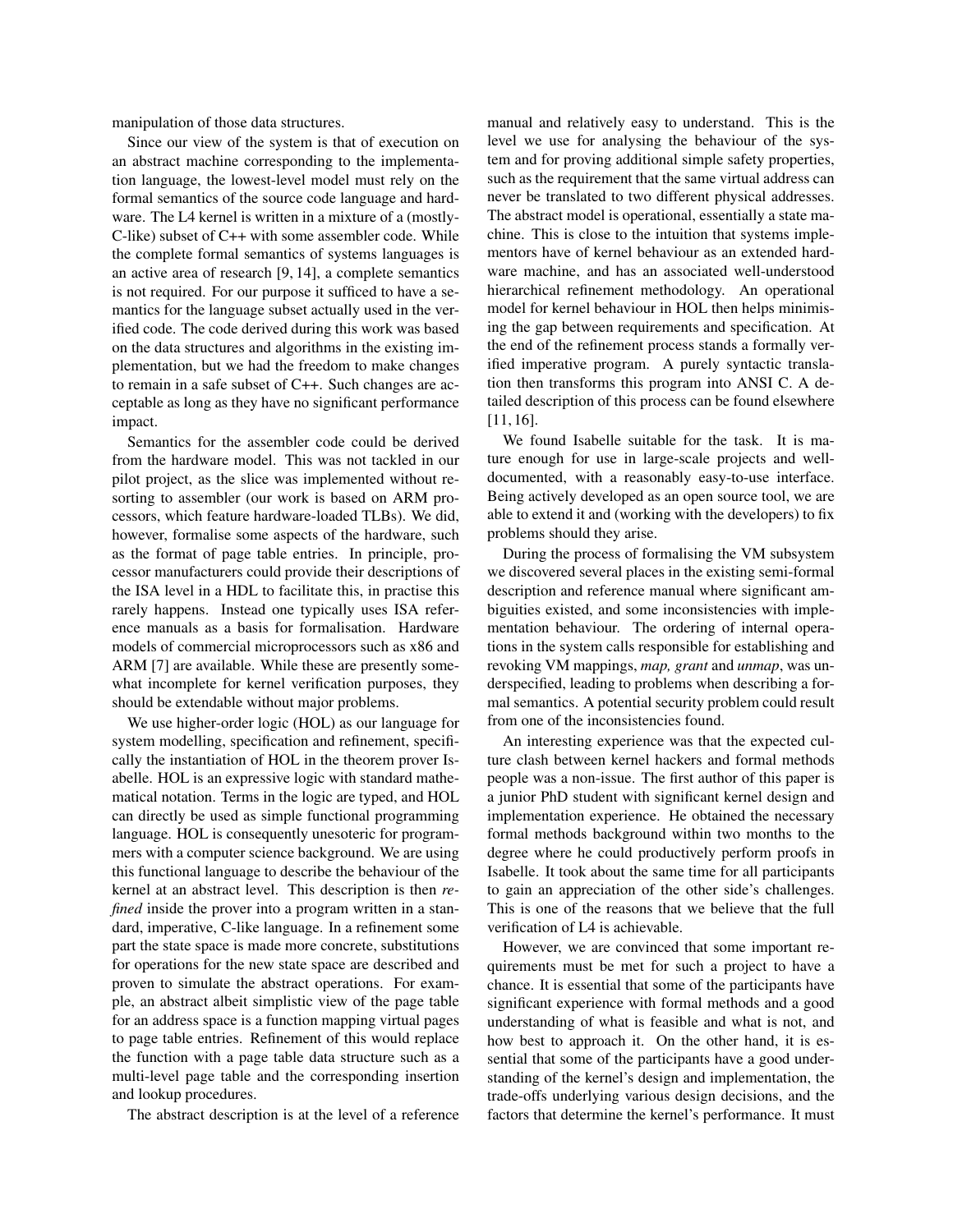be possible to change the implementation if needed, and that requires a good understanding of changes that can be done without undermining performance.

### 4 Looking Ahead

The challenges for formal verification at the kernel level relate to performance, size, and the level of abstraction. Runtime performance of the verified code is one of the highest priorities in operating systems, particularly in the case of a microkernel or virtual-machine monitor, which is invoked frequently. Software verification has traditionally not focused on this aspect — getting it verified was hard enough. Size is a limiting factor as well. Even a small microkernel like L4 measures about 10,000 lines of code. Larger systems have been verified before, but only on an abstract description, not on the implementation level. Compared to application code, the level of abstraction is lower for kernel code. Features like direct hardware access, pointer arithmetic and embedded assembly code are not usually the subject of mainstream verification research.

Another practically important issue is ensuring that verified code remains maintainable. In principle, every change to the implementation might invalidate the verification. The extent to which this occurs will depend on the nature of the change. Hand optimisation of the IPC path, for example, may require less work to reestablish correctness than changes to system call semantics, since in the optimisation case higher-level abstraction proofs remain valid. The fact that the proofs are machine-checked makes it easy to determine which proofs are broken by the change, and techniques such as a careful, layered proof structure and improved automation for simple changes help to make this problem easier to handle. Whether this is enough remains an open question.

We believe that full formal specification of the kernel API prior to kernel implementation is desirable. The benefits of having a complete, consistent and unambiguous reference for kernel implementors, users and verifiers is clear, and the effort required is modest when compared with either implementation or verification.

The investment for the virtual memory part of the pilot project was about 1.5 person years. All specifications and proofs together run to about 14,000 lines of proof scripts. This is significantly more than the effort invested in the virtual memory subsystem in the first place, but it includes exploration of alternatives, determining the right methodology, formalising and proving correct a general refinement technique, as well as documentation and publications.

We estimate that the full verification of L4 will take about 20 person years, including verification tool development. This sounds a lot, but must be seen in relation to the cost of developing the kernel in the first place, and the potential benefits of verification. The present kernel [12] was written by a three-person team over a period of 8–12 months, with significant improvements since. Furthermore, for most of the developers it was the third in a series of similar kernels they had written, which meant that when starting they had a considerable amount of experience. A realistic estimate of the cost of developing a high-performance implementation of L4 is probably at least 5–10 person years.

Under those circumstances, the full verification no longer seems prohibitive, and we argue that it is, in fact, highly desirable. The kernel is the lowest and most critical part of any software stack, and any assurances on system behaviour are built on sand as long as the kernel is not shown to behave as expected. Furthermore, formal verification puts pressure on kernel designers to simplify their systems, which has obvious benefits for maintainability and robustness even when not yet formally verified.

There is a saying that the problem with engineers is that they cheat in order to get results, the problem with mathematicians is that they work on toy problems in order to get results, and the problem with program verifiers is that they cheat on toy problems in order to get results. We are ready to tackle the real problem without cheating.

## Acknowledgements

We would like to thank all those who contributed to the part of the L4 kernel verification pilot project which we report on here — Kevin Elphinstone, Kai Engelhardt, Rafal Kolanski, Michael Norrish, Ken Robinson and Adam Wiggins.

National ICT Australia is funded by the Australian Government's Department of Communications, Information Technology, and the Arts and the Australian Research Council through *Backing Australia's Ability* and the ICT Research Centre of Excellence programs.

#### References

- [1] J.-R. Abrial. *The B Book: Assigning Programs to Meanings*. Cambridge University Press, 1996.
- [2] T. Ball and S. K. Rajamani. Automatically validating temporal safety properties of interfaces. In *SPIN'01, Workshop on Model Checking of Software*, volume 2057 of *LNCS*, pages 103–122, 2001.
- [3] S. Berghofer and M. Strecker. Extracting a formally verified, fully executable compiler from a proof assistant. In *Proc. COCV'03*, Electronic Notes in Theoretical Computer Science, pages 33– 50, 2003.